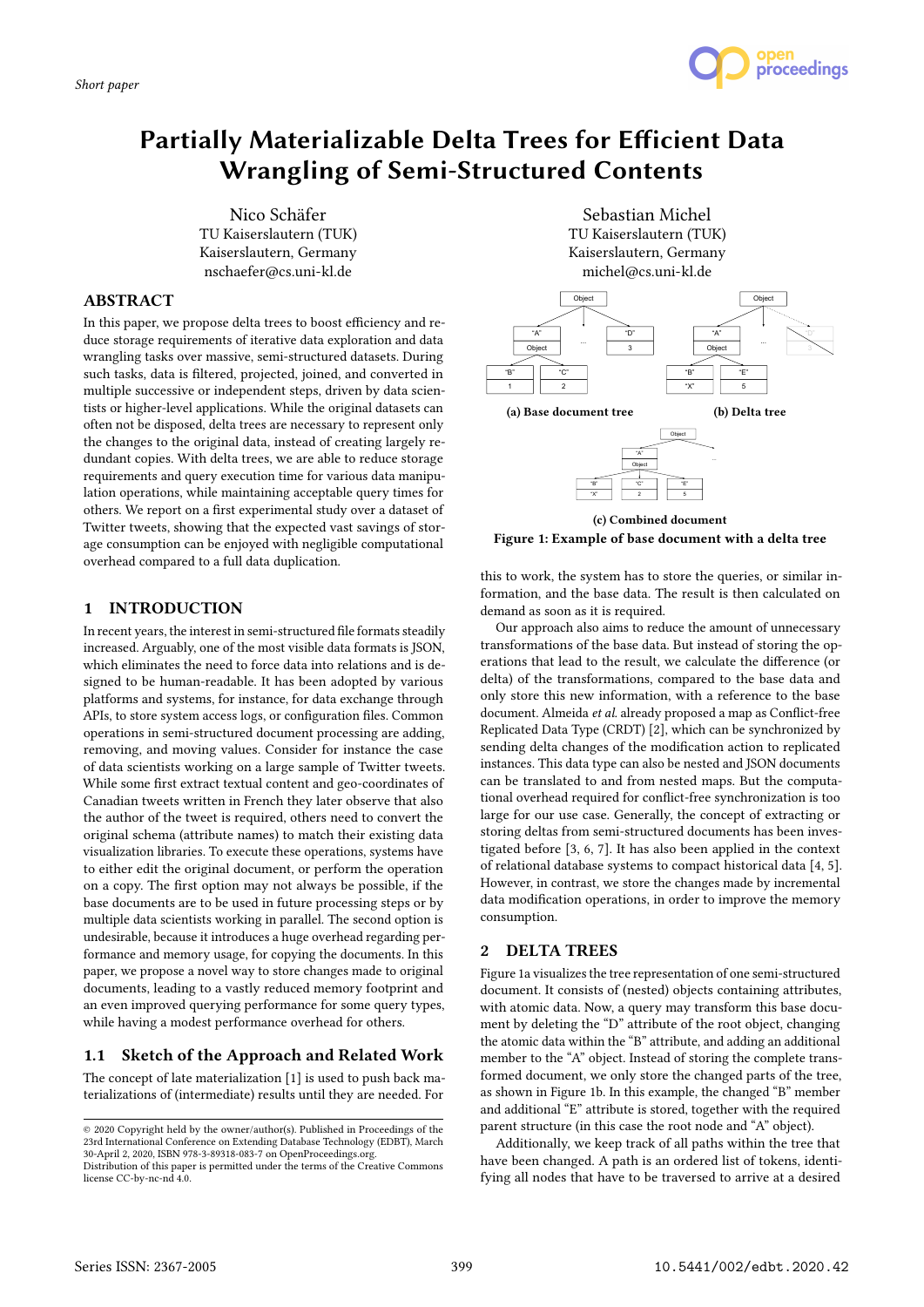destination. In this example, the changed paths would be "/A/B", "/ $A/E$ ", and "/ $D$ ". This information is sufficient to reconstruct the complete transformation result as shown in Figure 1c.

The benefits of this approach may not be immediately evident from the given example. But in real world data sets, documents having hundreds of attributes, distributed over many nested objects, are very common. If a transformation query only modifies a couple of nodes, storing the complete transformation result clearly is unnecessary—and modifying the original data is often prohibited.

#### 2.1 Reconstructing Combined Documents

Given a base tree  $B$  and a delta tree  $D$ , with the overwritten paths P, we may need to construct the complete result document tree R to return to the user. This is achieved by simultaneously iterating through both trees in a depth-first manner. Starting at the root of the trees, for every unique path  $p$  in both trees, there are now five possibilities:

- (1)  $\exists n_B \in B$  and  $\exists n_D \in D$  belonging to p
	- (a)  $p \in P \implies$  the path is overwritten in D, hence, we only continue traversing  $n_D$  for this sub-tree.
	- (b)  $p \notin P \implies$  the path is shared between B and D, thereby, we continue traversing both  $n_B$  and  $n_D$ .
- (2)  $\exists n_B \in B$  and  $\neq n_D \in D$  belonging to p
	- (a)  $p \in P \implies$  the path was removed by the transformation and we do not continue traversing this sub-tree.
- (b)  $p \notin P \implies$  the node is not materialized, but still valid, thus, we continue traversing  $n_B$ .
- (3)  $\exists n_B \in B$  and  $\exists n_D \in D$  belonging to p, it must thereby be added by  $D$  and we only traverse  $n_D$ .

The result is constructed by traversing  $B$  and  $D$  as above and adding all visited nodes to R.

## 2.2 Delta Hierarchies

There can be multiple delta trees, which reference the same base tree, in which case the memory savings introduced by delta trees are magnified. Additionally, delta trees may be based on other delta trees. Given  $(B, D_1, ..., D_i, ..., D_n)$ , where B is the base<br>document, and D; are delta trees, each based on the previous document, and  $D_i$  are delta trees, each based on the previous tree. This is called a *delta hierarchy*. The result document  $R_1$ , of B and  $D_1$  may be constructed as shown in Section 2.1. To construct the result document  $R_i$ , the same algorithm would then be executed with  $R_{i-1}$  as base tree and  $D_i$  as delta tree. In case of larger hierarchies, this naïve execution is suboptimal. Instead, we perform the reconstruction algorithm for all trees at the same time, by traversing the whole delta hierarchy simultaneously. For each unique path  $p$  in the delta hierarchy, starting at the root: If  $p$  exists only in one tree, we follow only this subtree. If  $p$  exists in multiple trees, we use the value of the uppermost delta tree, in case of atomic values. In case of objects, whose child attributes are distributed over multiple tree, we continue traversing all affected trees.

## 3 ARCHITECTURE AND ALGORITHMS

We implemented our approach in our in-house JSON exploration system JODA, written in C++. This system uses the RapidJSON (http://rapidjson.org/) parser, which uses a DOM-tree in-memory representation to store the parsed JSON documents—the extension to XML and YAML is straightforward.

Documents provided to the system are organized in so-called collections, for instance, a collection of Twitter tweets and a

collection of blog posts. All documents within a collection are organized into a number of containers. Each container is a selfcontained unit, which includes all required information to perform a query upon. After creation, these containers are immutable to make the query execution free of any synchronization overhead.

Queries are simple PIG-style sequences of commands. To begin, a collection can be chosen and data can be imported into the system by the LOAD step. This data is then passed to the CHOOSE command, which may filter the data depending on a given predicate. The filtered documents may then be transformed in the AS step, by using an arbitrary amount of transformation instructions, in the form of (<destination>:<source>) tuples, where the destination is a path in the new document, and the source can be any supported function or a path in the base document. The transformed documents are then passed to the AGG command for aggregation and may finally stored in a collection or exported into a file with the STORE expression.

## 3.1 Construction

The AS instruction also supports the special  $*$  operator, which copies the whole source document. This operator may be combined with additional transformations to change the source document. If the system detects this combination, delta trees may be used to perform this transformation.

In this case, the system will first create the support structure, by instantiating an empty delta tree with a pointer to the base document, which may also be a delta tree. Each additional transformation is then executed and the result materialized in the newly created delta tree. Additionally, the <destination> pointers form the explicitly overwritten paths and are stored with the tree, as described in Section 2. These paths will be the same for all delta trees that are created by a given query. We can therefore store them once in the—previosuly introduced—container class, as it includes all data that may be shared by its documents. Now, a delta hierarchy is given by following the base document pointers from any given delta tree to the bottom.

#### 3.2 Reconstruction

To reconstruct the result document we created a visitor class, which implements the idea described in Section 2.1–2.2. This visitor class simultaneously traverses the delta hierarchy as described. This basic visitor class is then extended to fulfill different needs, like materializing the final result documents or accessing specific subtrees for query evaluation.

Our system preserves the order of members within a JSON object, which is not required by the standard itself. Thereby we have to adapt the traversing algorithm described previously as follows:

Algorithm 1 reconstructs a result document, given a delta hierarchy. Our implementation handles the base document as just another delta tree  $D_0$  which overwrites the whole tree (root path ' '). The algorithm visits a node n, which at the beginning is the root node of  $D_n$ . If the given node is shared, i.e., it is an object or array which is distributed over multiple delta trees, then we first search the base document. The base document is the document which has overwritten this node last. Starting from the base, we collect all members of this shared node in all delta trees. The algorithm is then repeated for each of these members.

If the node is not shared, then we retrieve the upper most instance of the node in the delta hierarchy and visit this node.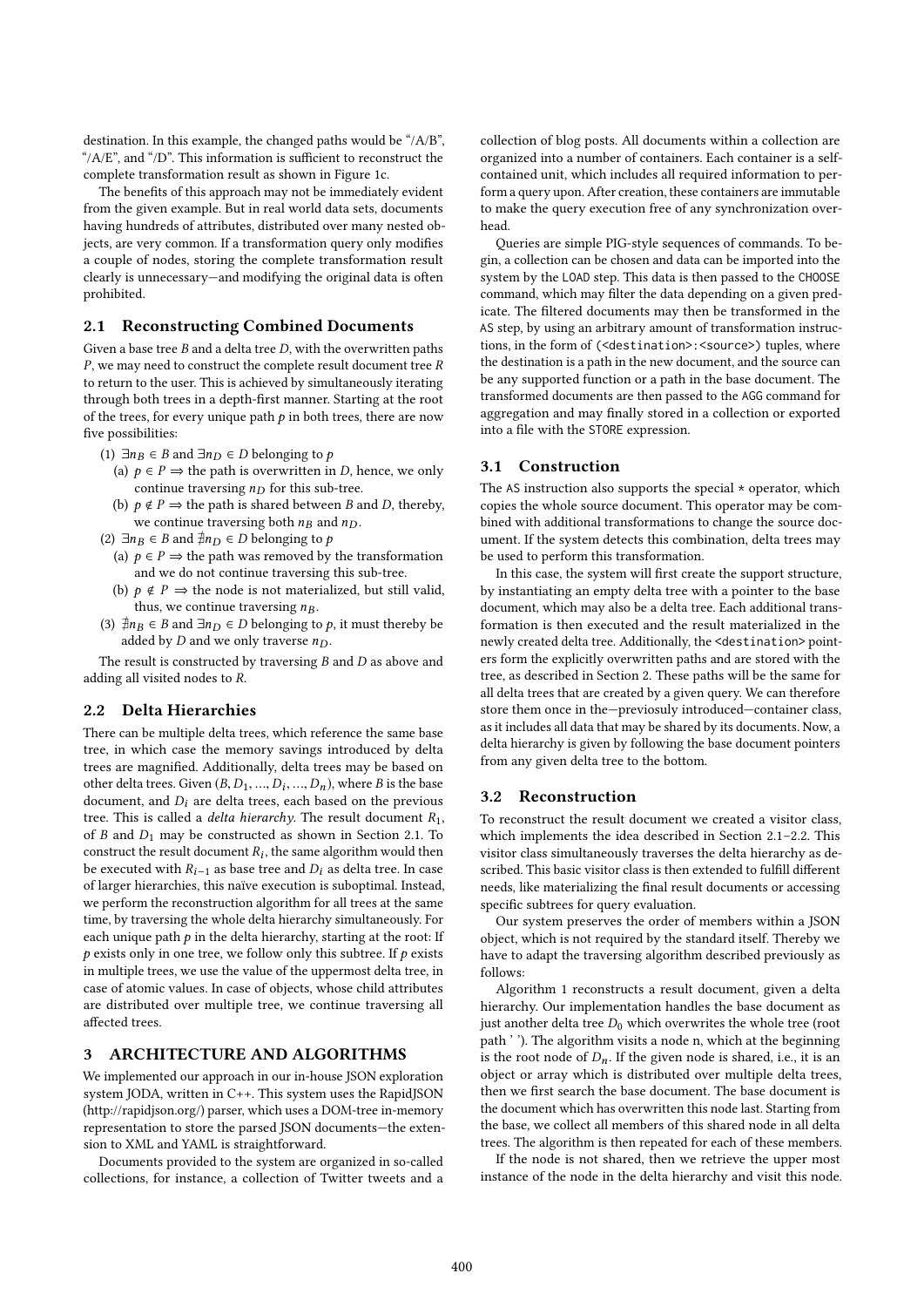```
Data: n = root(D_n); p = '': D_0, ..., D_n; P_0, ..., P_n1 if IsShared(n, P_1, ..., P_n) then<br>2 | Base = GetBaseDeltaTree
      Base = GetBaseDeltaTree(n);3 \int for i = Base to D_n do
 4 members += GetMembers(D_i, P_i);
5 \mid end6 for member in members do
7 Recurse(member, p+''+member.id, D_0,...);
8 end
9 else
10 n_D = GetBaseNode(n);
11 Visit n_D:
12 end
```
Algorithm 1: Reconstruction algorithm

The visit function belongs to the given visitor, which may, as explained previously, perform different actions for the given node.

## 3.3 Estimating Memory Usage

The main advantage of delta trees is the reduced memory requirement. We define the memory cost of a tree, as the sum of all costs of its nodes. The cost of a node is given by the byte size of its in-memory representation. Evidently, each delta tree is smaller or equal in size as the result tree, given by combining the base with the delta tree, as all of its nodes are contained in the result, plus potential additional nodes from the base document. Thus, the memory cost of delta trees should always be smaller or equal to materializing the whole result.

In reality, this is often not the case. For instance, the RapidJSON library, that we use to create JSON documents, creates each new object and array with 16 placeholder children. In many cases, this is a sensible decision, as reallocating memory for more children is an expensive operation and objects and arrays often have more than one child. For delta trees that mostly consist of a few nodes, this decision proved to be a disadvantage. Each placeholder child will be added to the cost, which for some queries and documents may be more than materializing the result.

We thereby added a sample step to our system before deciding which execution method, delta trees or complete materialization, to choose. The transformation is performed for  $\leq 1\%$  of documents with both execution methods. Then the memory requirement of these documents is calculated and the method with the lowest requirement is chosen. This decision is performed on per-container basis in our system, which mostly contain similar documents.

## 3.4 Accessing values

Queries in our system may use a wide range of functions to evaluate values. The parameters of functions may be nested functions or retrieved directly from the document. Hence, functions have to be able to access all values contained in delta trees. For example, it is not trivial to evaluate the member count of an object, that is distributed over multiple trees. If a function accesses a value, specified by a given path, the system will check top-down for the given delta tree hierarchy if this specific path is shared. If not, the value can be directly passed to the function, without even traversing the whole delta hierarchy. If it is shared, we have to evaluate this function by traversing the delta tree hierarchy as explained in Section 3.2.



Figure 2: Virtual Object Index

The main cost of accessing values by path is traversing the tree. For each token in the path, the child represented by this token has to be found. For arrays, this is simple, as the token is the index of the child. Objects on the other hand, store their children in order of occurrence in the source document. Here a linear search with string comparisons has to be performed to find the specified child. This operation is the dominating cost factor for finding a value belonging to a path. For delta hierarchies this cost may be amplified, if many trees have to be searched. But if the value is overwritten in one of the higher trees in a delta hierarchy, this cost can be less than for one materialized result document.

# 4 PARTIAL MATERIALIZATION AND OBJECT INDICES

It may happen, that multiple queries repeatedly require the same value, which may be an object or array distributed over multiple delta trees. In these cases it can be beneficial to materialize the given object or array at the cost of increased memory usage. This is achieved by traversing only this sub-tree in the delta hierarchy, as described previously, and copying the whole sub-tree into the highest delta tree. We call this partial materialization of the result. By strategically materializing parts of the result we can still massively reduce the memory footprint while preventing the performance drawbacks of simultaneously traversing multiple trees.

To prevent the materialization of objects, we created an virtual object index. This index tries to combine the powers of delta trees with the read performance of materialization. A virtual object, is a list of tuples, containing an attribute id and a pointer to a value or nested virtual object, as shown in Figure 2. The attribute id is a numerical value, retrieved by mapping a string attribute name to a numerical value using a hash map. This has two advantages. (1) Having a numerical value reduces the cost of comparisons needed for the linear search of children. (2) The string dictionary is stored in the container and shared by many documents, thereby reducing the required memory of this index. We create these virtual objects, as soon as an object, that is distributed over multiple trees in the delta hierarchy, is traversed for the first time. During traversal, we map the attribute names of the children to the attribute id and add it to the virtual object, together with the pointer of the actually traversed value. Each value may reside in a different tree within the delta hierarchy. The traversed object is then replaced by the virtual object in the highest delta tree of the hierarchy. Future accesses of the object can then use the created index without traversing multiple trees.